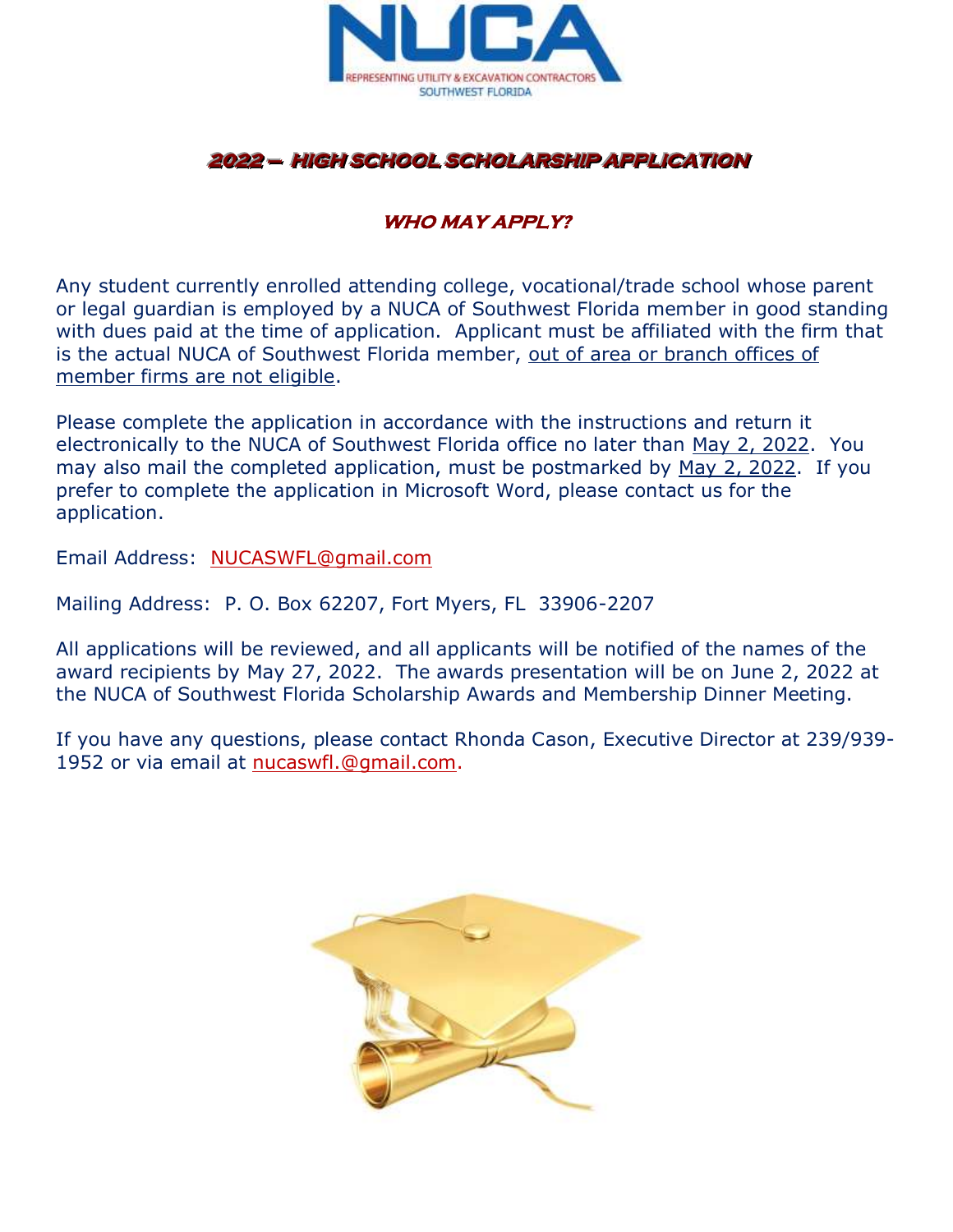

# 2022 — HIGH SCHOOL SCHOLARSHIP APPLICATION

## **APPLICATION #\_\_\_\_\_\_**

### **Dear Scholarship Applicants**,

Follows are a few suggestions in completing the NUCA of Southwest Florida Scholarship application:

- 1. Fill out the application as completely as possible and review prior to submittal as not to leave out any important details.
- 2. Please take your time completing the application, the Scholarship Committee Judges appreciate those that take the application process seriously.
- 3. Please provide copies of accomplishments that you may have (i.e., awards from school, church, and community; provide copies of SAT/ACT scores, letters of recognition and or recommendation from teachers, coaches, church leaders, charitable organizations, employer, etc.)
- 4. The more detailed information that is provided to the judges generally improves their opinions and may increase your scores, historically speaking.
- 5. Please take the time to write a thoughtful essay, it is important to accurately portray yourself and get to know you better.
- 6. Note: Selections will be based on the overall worthiness of the applicant by a panel of judges from the NUCA of Southwest Florida Scholarship Committee. The committee will consider test scores, community service, extra-curricular activities, career goals, work experience, essay, financial need, and other information required in the application. Judges will decide impartially and without respect to the identity of any application. Judges will award the greatest value scholarship to the highest scoring application and award additional scholarships in descending order of value and merit (scoring will not be divulged).
- 7. All applications are to be sent to NUCA of Southwest Florida no later than **May 2, 2022.**

Email – [nucaswfl@gmail.com](mailto:nucaswfl@gmail.com)

- U. S. Mail P. O. Box 62207, Fort Myers, FL 33906
- 8. If you have any questions please contact Rhonda Cason, Executive Director at 239/939-1952.

## **Jerry Haas, Scholarship Committee Chairman**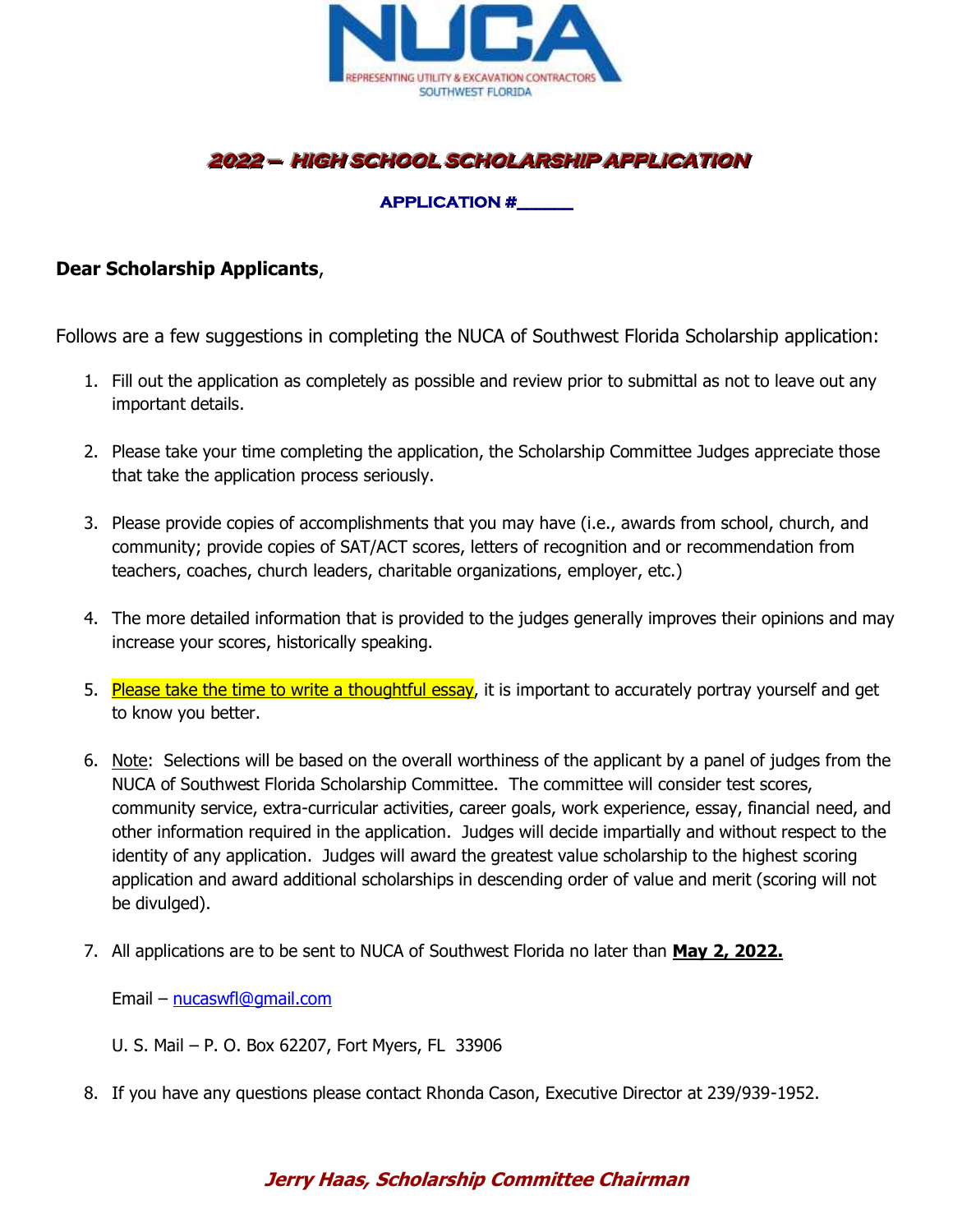

# **2022 - HIGH SCHOOL SCHOLARSHIP APPLICATION**

**APPLICATION #\_\_\_\_\_\_** 

**Applicant must complete and sign this form. A parent or guardian must also sign the application if the applicant is under the age of 18.** Return electronically by the due date to the email address provided below. All questions must be answered. If a question does not apply, write N/A in the space provided. A confirmation will be emailed when received.

|                                                                     |  | FIRST MIDDLE LAST |                                                                                                                             |  |
|---------------------------------------------------------------------|--|-------------------|-----------------------------------------------------------------------------------------------------------------------------|--|
|                                                                     |  |                   |                                                                                                                             |  |
|                                                                     |  |                   |                                                                                                                             |  |
| NAME OF HIGH SCHOOL and CURRENT COLLEGE/UNIVERSITY (if applicable): |  |                   |                                                                                                                             |  |
|                                                                     |  |                   |                                                                                                                             |  |
|                                                                     |  |                   |                                                                                                                             |  |
|                                                                     |  |                   |                                                                                                                             |  |
|                                                                     |  |                   |                                                                                                                             |  |
|                                                                     |  |                   | I certify that the information in this application is complete and accurate to the best of my knowledge and belief.         |  |
|                                                                     |  |                   | *By entering your name electronically, you are certifying that the information in this application is complete and accurate |  |

*to the best of your knowledge and belief, and that you the applicant have completed this application.* **Date \_\_\_\_\_\_\_\_\_\_\_\_\_\_\_\_\_\_\_\_\_\_\_\_\_\_\_\_\_\_\_\_\_\_\_\_**

**Provide email address to receive confirmation** \_\_\_\_\_\_\_\_\_\_\_\_\_\_\_\_\_\_\_\_\_\_\_\_\_\_\_\_\_\_\_\_\_\_\_\_\_\_\_\_\_\_\_\_\_\_\_\_\_\_\_\_\_\_\_\_\_\_

#### **SIGNATURE OF PARENT/GUARDIAN(required if applicant is under the age of 18). \_\_\_\_\_\_\_\_\_\_\_\_\_\_\_\_\_\_\_\_\_\_\_\_\_\_\_\_\_\_\_\_\_\_\_\_\_\_\_\_\_\_\_\_\_\_\_\_\_**

**I approve the submission of this application.**

*\*By entering your name, you are approving the submission of this application and certifying that you are the parent/guardian of applicant and that the applicant completed the application* **Date \_\_\_\_\_\_\_\_\_\_\_\_\_\_\_\_\_\_\_\_\_\_\_\_\_\_\_\_\_\_\_\_**

Complete the entire application and scan any attachments such as awards or certificates and return electronically to*: [nucaswfl@gmail.com](mailto:nucaswfl@gmail.com)* on or before May 2, 2022. If for some reason, you are unable to email application and attachments electronically, please mail to: **Scholarship Awards, NUCA of Southwest Florida, P. O. Box 62207, Fort Myers, FL 33906**. Mailed applications must be postmarked no late than May 2, 2022.

Applications will be reviewed, and the names of the award recipients will be available and notified on or before May 27, 2022. The awards will be presented at the **June 2, 2022 Scholarship Awards / Membership Dinner Meeting.**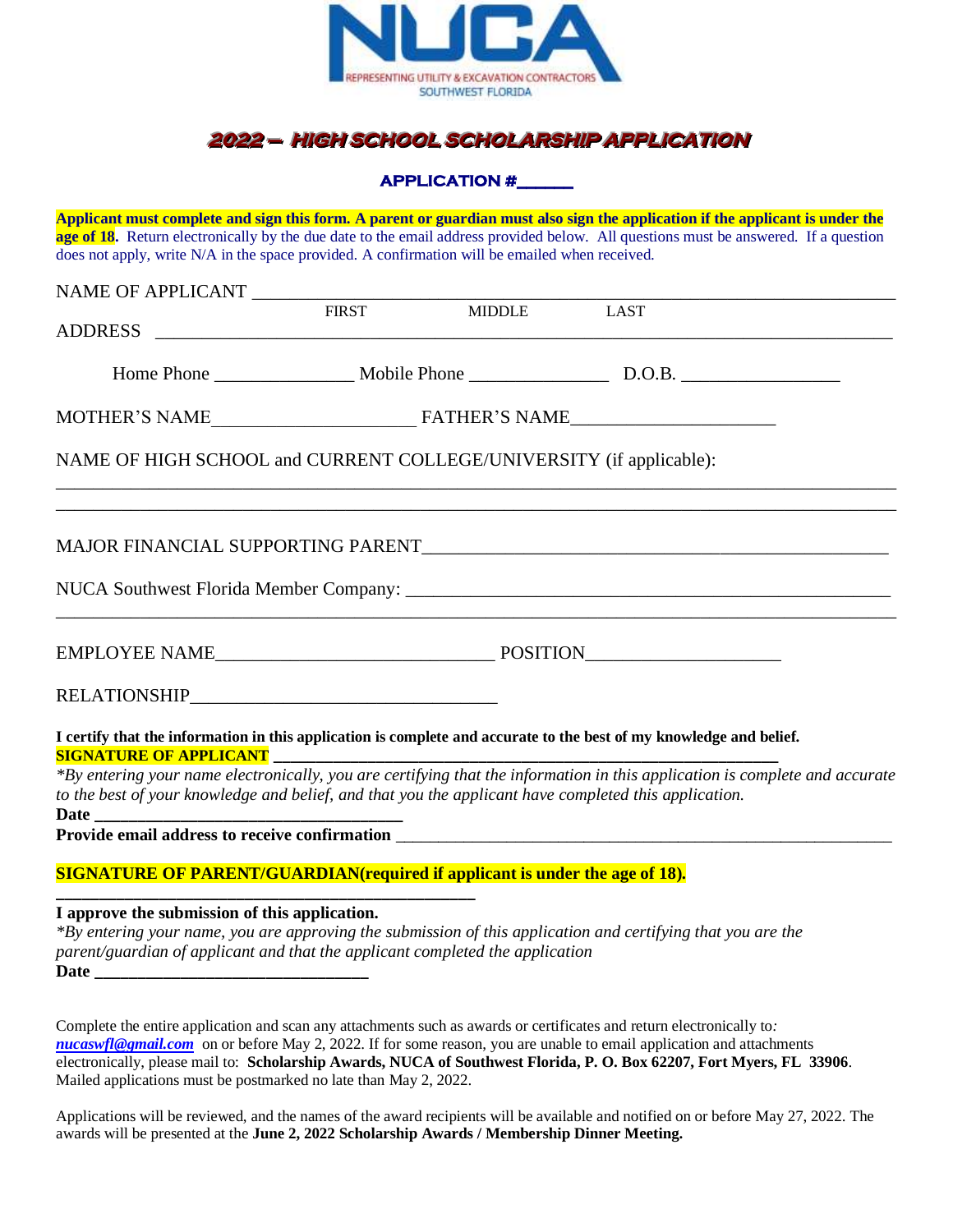

# 2022 - HIGH SCHOOL SCHOLARSHIP APPLICATION

#### **APPLICATION #**

#### I. **GENERAL INFORMATION**

| Name and address of High School currently attending:                                                 | Year of Graduation<br>$\ddot{\cdot}$ |
|------------------------------------------------------------------------------------------------------|--------------------------------------|
|                                                                                                      |                                      |
|                                                                                                      |                                      |
| High School Class Standing/Rank: ___________________ High School and/or College G.P.A. _____________ |                                      |
| Scholastic Honors (as a Freshman, Sophomore, etc.) High School and /or College______________________ |                                      |
|                                                                                                      |                                      |
|                                                                                                      |                                      |
|                                                                                                      |                                      |
|                                                                                                      |                                      |
| Outside Activities (civic, religious, employment, etc., any offices held):                           |                                      |
|                                                                                                      |                                      |
|                                                                                                      |                                      |
|                                                                                                      |                                      |
|                                                                                                      |                                      |
|                                                                                                      |                                      |
|                                                                                                      |                                      |
|                                                                                                      |                                      |
| Who has made a significant impact on your life and why?                                              |                                      |
|                                                                                                      |                                      |
| Add any additional information that you think may be relevant for the judges to consider:            |                                      |